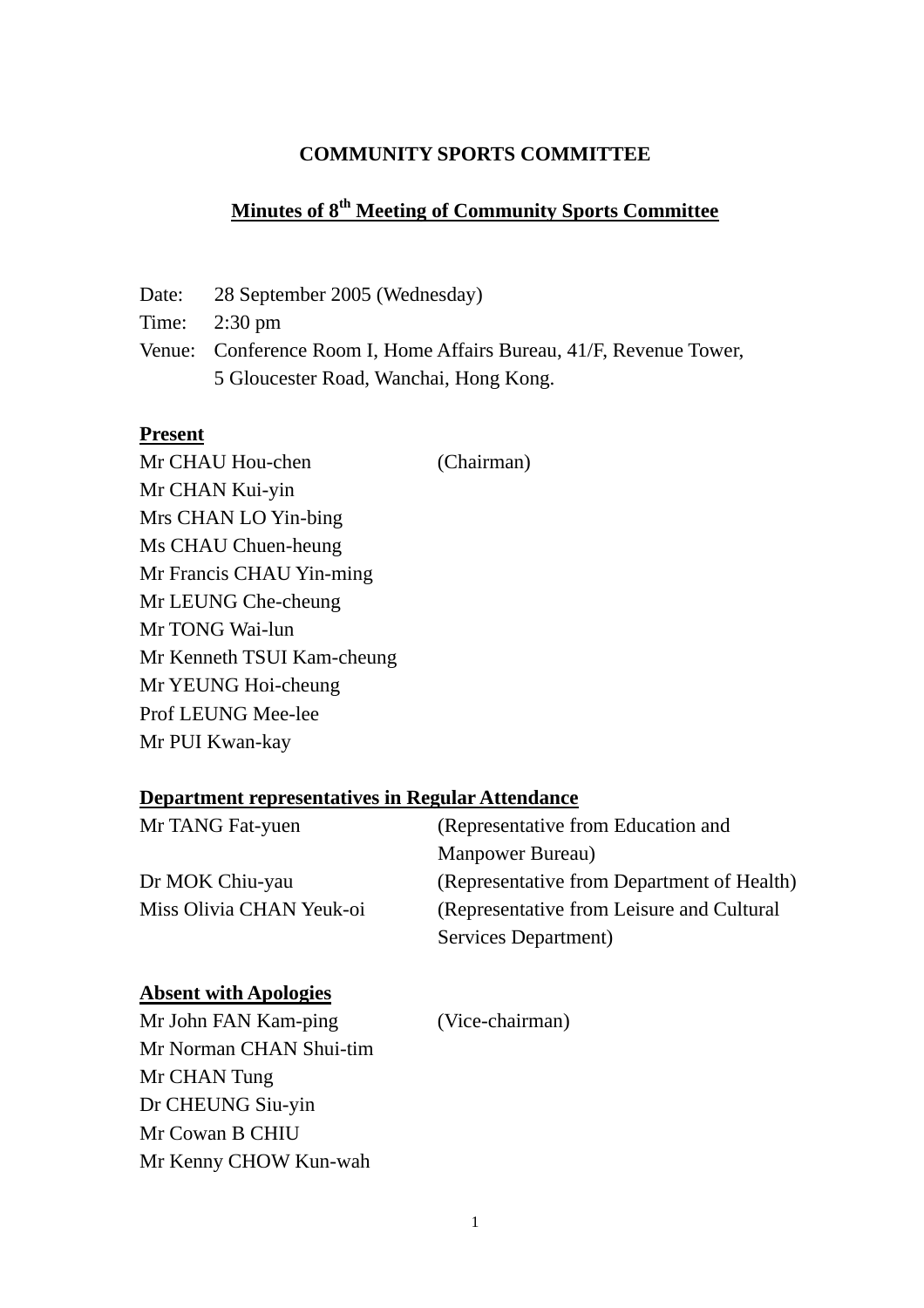Mr Benedict LEE Shiu-sing Mrs Laura LING LAU Yuet-fun Dr LO Wing-lok Mr SUEN Kai-cheong

Miss Ophelia CHAN (Representative from Social Welfare Department) Mr Richard LUK Fong Chun (Representative from Home Affairs) Department)

### **In Attendance**

Mr Daniel SIN (Secretary) Home Affairs Bureau Mr Alfred LAW Home Affairs Bureau Miss Florence IP Home Affairs Bureau Mr YIP Wing-sang Department of Justice

Ms Anissa WONG Leisure and Cultural Services Department Mr Alan SIU Leisure and Cultural Services Department Mr Lawrence CHUENG Leisure and Cultural Services Department Ms Winnie LEE Leisure and Cultural Services Department Mrs Kane LI Leisure and Cultural Services Department Ms Alice HEUNG Leisure and Cultural Services Department Ms Rebecca LOU Leisure and Cultural Services Department Mr Richard WONG Leisure and Cultural Services Department Mr YIP Kai-shing Environmental Protection Department Mr Anthony CHAN Hong Kong Life Saving Society Miss Apple CHAN Hong Kong Life Saving Society Mr Martin LAM Hong Kong Football Association

#### **Opening Remarks**

1.1 The Chairman welcomed members to the meeting. He remarked that this was the third meeting of the Community Sports Committee (CSC) of the new term. Since many members were unable to attend the meeting scheduled on the morning of 21 September 2005, the meeting was rescheduled to this afternoon.

# **Item 1: Confirmation of Minutes of 7th Meeting of Community Sports Committee**

2.1 The Secretariat issued the draft minutes of the  $7<sup>th</sup>$  meeting to members on 22 June 2005 and made amendments according to members' comments. There being no further amendments, the Chairman announced the endorsement of the minutes of the 7th meeting.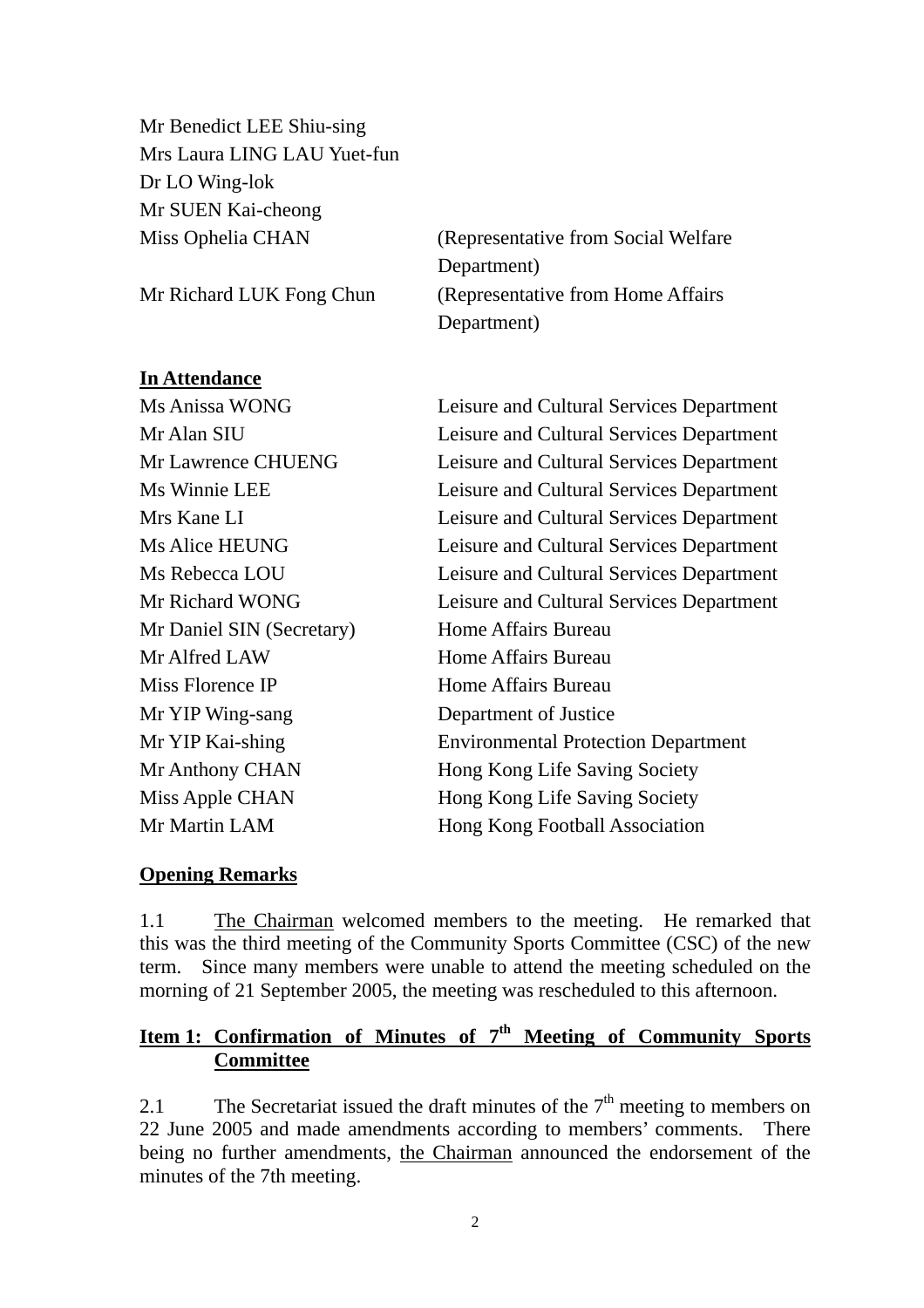# **Item 2: Matters Arising**

# Advisory Committee on Physical Fitness Test for the Community

3.1 The Chairman invited Mr Francis CHAU to report on the progress of work.

3.2 Mr Francis CHAU reported on the Advisory Committee's second meeting held on 27 September during which the implementation date, launching ceremony and publicity campaign of the project were discussed. Details of the progress of work of the Advisory Committee are at Annex A.

3.3 The Chairman hoped that the test could commence as soon as possible so that the project could be completed within the timeframe as set out in the progress report.

Shanghai and Hong Kong Sports Exchange and Cooperation – Summer Sports Camp for Youth 2005

3.4 The Summer Camp was completed, with Mr YEUNG Hoi-cheung and Mr CHAN Kui-yin as the Head and Deputy Head of Hong Kong's delegation respectively. The Chairman invited Mr YEUNG to present paper CSC 12/05.

3.5 The Chairman thanked Mr YEUNG and Mr CHAN for leading the camp, which was of great benefit to the participating youngsters.

Enhancing the Usage Rate of Fitness Rooms

3.6 The Secretariat reported that the LCSD had taken follow-up actions on the recommendations put forward by the Chairman, Dr LO and Dr CHEUNG after their visit to the LCSD's fitness rooms vide paragraph 3.10 of the minutes of the last meeting.

3.7 Regarding the proposed provision of two hours' demonstration and instruction for users of fitness equipments to replace the existing requirement for possession of Fitness Gold Cards, Mr Lawrence CHEUNG of LCSD reported that after discussion with the Physical Fitness Association of Hong Kong, China (HKPFA), it would be more appropriate to increase the instruction time from two hours to three hours. LCSD would implement this proposal early next year.

3.8 Regarding the proposed exemption of qualified sport teachers from the fitness coach qualifications in guiding students to use the fitness equipments, Mr Lawrence CHEUNG stated that upon exchange of views with the HKPFA, it was believed that these teachers should not be exempted for the time being but considerations could be given to reducing the current required training hours from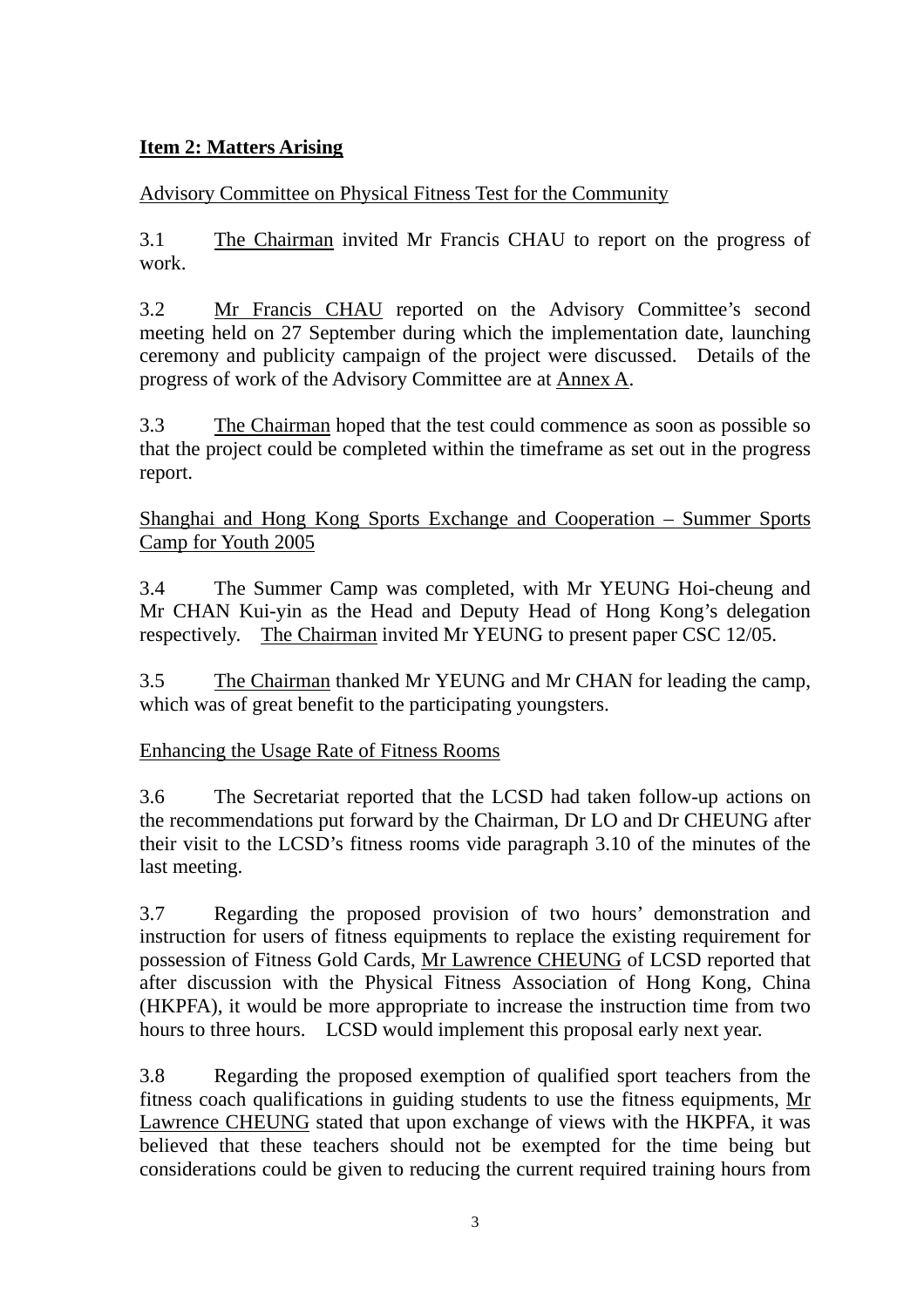30 hours to 24 hours for the qualification of a fitness coach.

3.9 For the proposed lowering of the minimum age to 15 for the existing users, Mr Lawrence CHEUNG said that upon discussion with the HKPFA and making reference to the relevant information from Canada, it was proposed that the minimum age should be set at 15. Dr MOK Chiu-yau of Department of Health (DH) remarked that LSCD should consult the DH on the proposal and consider whether parents' consent should be obtained before 15-year-olds are allowed to use the fitness equipments. Prof LEUNG Mee-lee had reservations on making reference to the standards in Canada. She believed that LCSD should carefully discuss with the DH on the implementation of the proposal. Mr Lawrence CHEUNG of LCSD said that a written request had been made to the DH for its advice.

Proposed development of a stadium in South East Kowloon

3.10 The Secretariat forwarded views of the CSC to the Sports Commission (SC) for consideration. The SC discussed the issue again on 7 September 2005 and proposed to further consult the various sectors (especially the sports sector).

3.11 The Chairman mentioned the unfavourable report on the development of the stadium (e.g. the expensive land in South East Kowloon could increase the government revenue if it was used for estate development). Such reports would affect the forthcoming second round of public consultation. He hoped the Members would take initiative to brief their respective sector/ organizations so as to seek support for this project which was important to the future development of sport.

# Working Group on Monitoring of Performance of Contractors at Sports Centres

# 3.12 Ms Rebecca LOU of LCSD presented CSC Paper 13/05.

3.13 The Chairman held an informal meeting with several members on this agenda item. The participating members proposed to set up an ad hoc working group with sole responsibility of monitoring the performance of LCSD's contractors. The working group should submit a report to the CSC within a designated period (for instance six months). The Chairman said that the Secretariat had written to invite Members to join the working group and 12 members expressed interest. In addition to Ms CHAU Chuen-heung who indicated her interest in joining it during the meeting, the working group would have 13 members.

3.14 Mr LEUNG Che-cheung suggested "swimming pools" should expressly be included in the terms of reference of the working group. Upon deliberation, Members unanimously endorsed the revised terms of reference of the Working Group on Monitoring of Performance of Contractors at Sports Centres, and agreed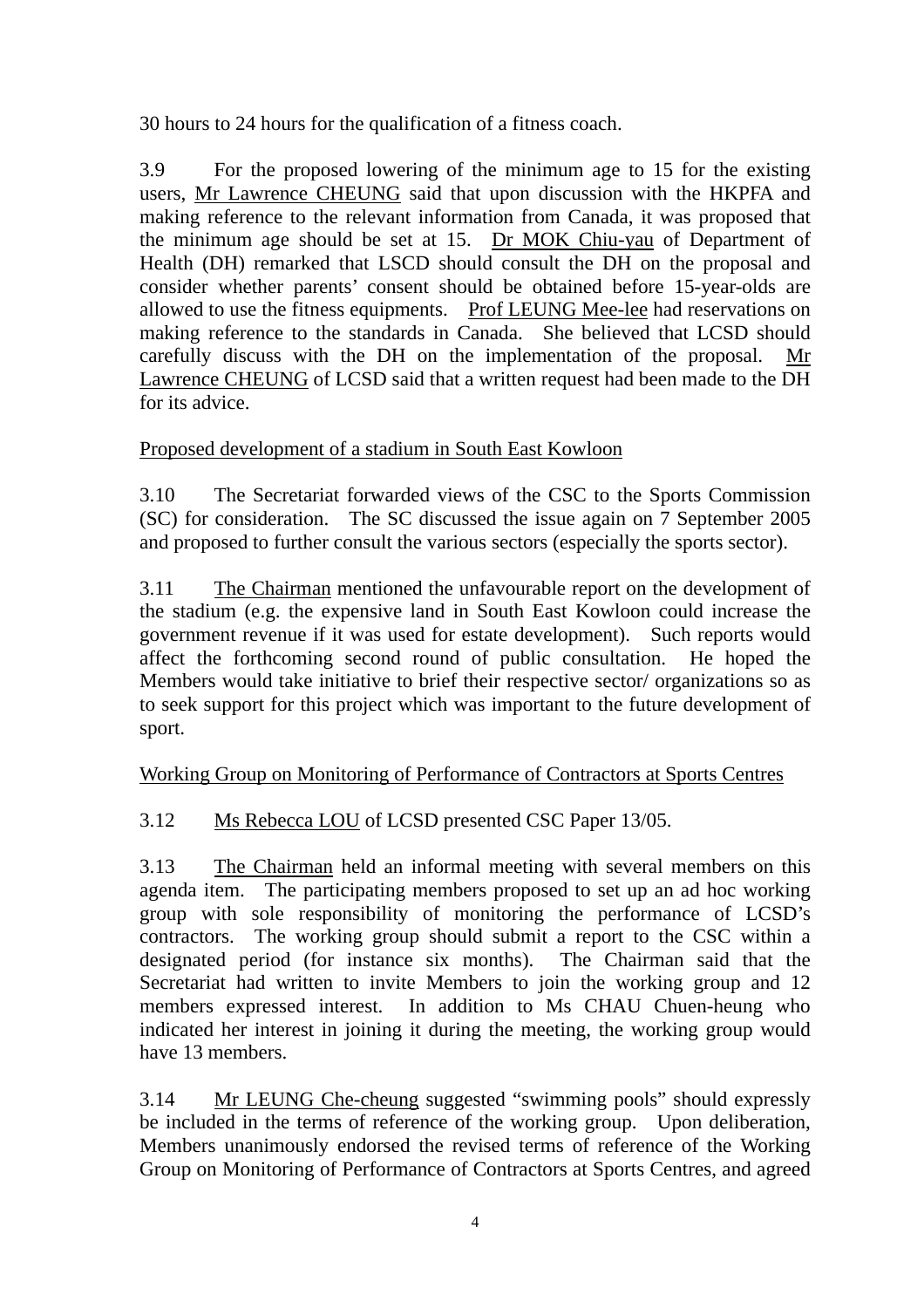Mr LEUNG would be the convener.

## Item 3: Review of Sports Policy (CSC Paper 14/05)

4.1 The Secretary presented CSC Paper 14/05.

4.2 The Chairman remarked that as the Sport Commission (SC) was established on 1 January 2005, it was time to conduct another review the sports policy. During the second meeting of the SC, Members referred to the views of members voiced in the brainstorming session and resolved that the CSC should commit themselves to the following aspects of community sports: (a)Physical Fitness Test for the Community; (b) sports for students; and (c) provision and management of venues.

4.3 The Chairman proposed that the CSC should focus on the following works and set priorities for them:

- (a) Use and allocation of resources;
- (b) Feasibility of Sports Lottery Fund;
- (c) Role of community clubs;
- (d) Pros and cons of venues being managed by the National Sports Associations(NSAs); and
- (e) Ways for providing athletes for development of elite sports.

4.4. The Chairman remarked that apart from the above topics, Members were welcome to raise other issues. As the review was vast in scope and magnitude, the CSC might consider convening a special meeting for discussion. He proceeded to invite members to offer their opinions.

4.5 Mr Francis CHAU, Mrs CHAN LO Yin-bing, Mr LEUNG Che-cheung, Ms CHAU Chuen-heung and Mr YEUNG Hoi-cheung gave the following advice:

- (a) A special meeting should be convened on the matters of concerns to the CSC;
- (b) The review on sports culture policy and strategic planning should be made for 2, 3 or 5 years;
- (c) Concrete proposals should be made on the provision and management of sports venues and deliberation should be conducted on the cooperation with the community organizations like the District Sports Associations (DSAs);
- (d) The government should provide more resources for district sports associations to perfect their organization for better discharge of their functions; and
- (e) The government should avoid overlapping of resources.
- 4.6 Ms Anissa WONG of LCSD made the following responses:
	- (a) Review on sports policy involved a lot of areas, and its main task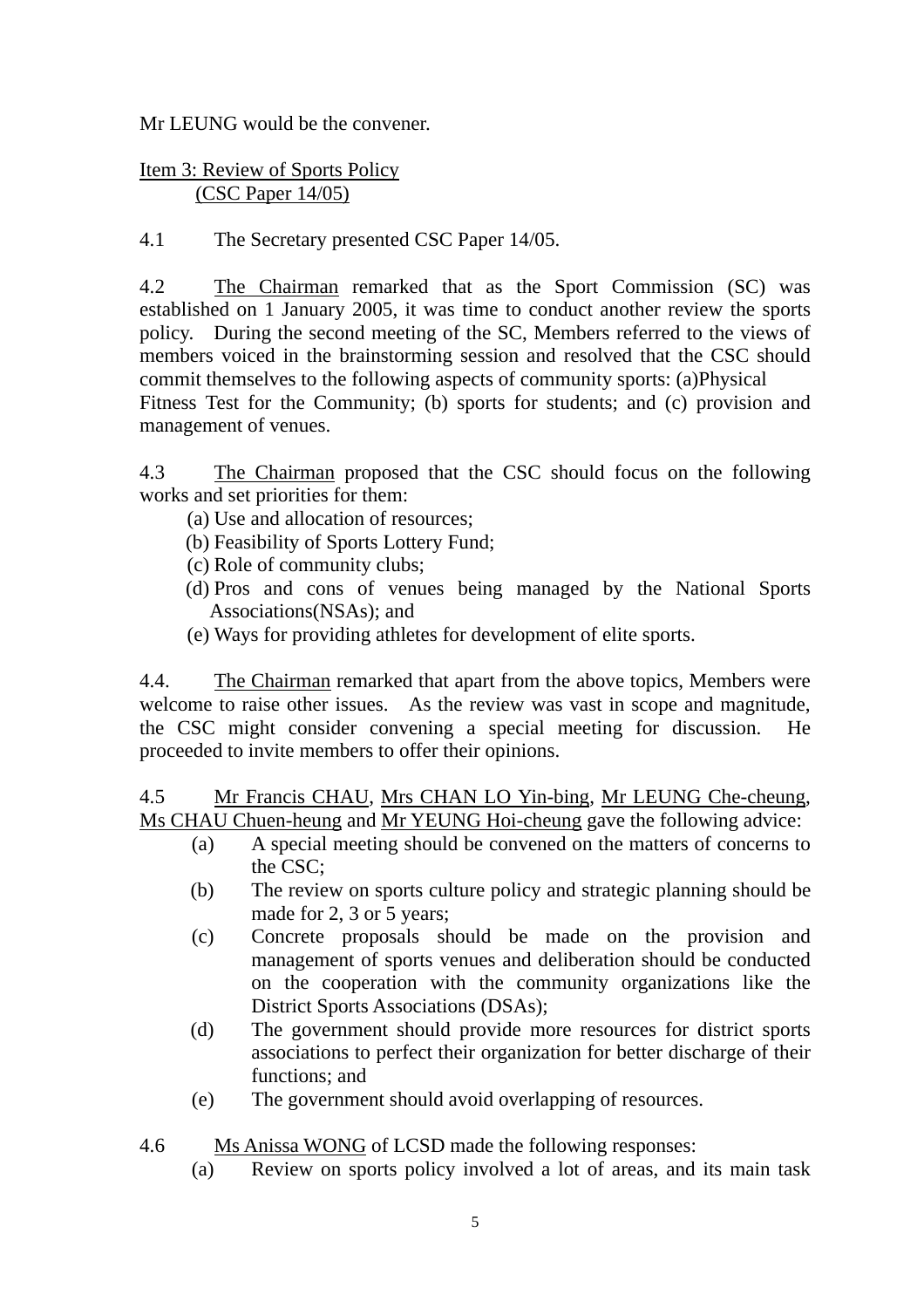was to facilitate sport development with equitable use of resources;

- (b) LCSD would conduct a comprehensive and in-depth discussion on providing financial support to the development of DSAs;
- (c) LCSD would review on new funding arrangement; and
- (d) LCSD would consider and review the outsourcing of venue management.

# **Item 4: Joint-venture with the Summer Youth Programme (SYP) Committee (CSC Paper 15/05)**

5.1 The Chairman invited Mr Alfred LAW of HAB to present CSC Paper 15/05.

5.2 The Chairman stated that he had a preliminary discussion with the Chairman of SYP Committee on cooperation with the CSC, and agreed that it would be conducive to the promotion of the activities of both committees. He hoped Members would provide their support.

5.3 Mr Francis CHAU supported the joint organization of SYP between the two committees. He suggested arranging visits to equestrian events and golf courses and providing SYP Committee with more themes of activities for consideration.

# **Item 5: Management of Swimming Pools**

### **(a) Allocation of swimming lanes in public pools for training of lifesaving (CSC Paper 16/05)**

6.1 The Chairman invited Mr Richard WONG of LCSD to present CSC Paper 16/05.

6.2 Mr Anthony CHAN of Hong Kong Lifesaving Society said that before 2003 the Society provided about 4 800 man-hours of volunteer lifesaving service by qualified lifeguards at beaches and swimming pools for the Government. After 2003, the Society upgraded the requirement of qualification of lifeguards from Bronze Medallion to Pool lifeguard Award or Beach lifeguard Award. From then on the Society could only provide about 2 000 man-hours of volunteer lifesaving services by qualified lifeguards for the government. To meet the demand for qualified lifeguards, the Society needed to organize more lifesaving training courses. Therefore there were stronger demand for swimming lanes by the Society and its affiliates to organize for training and examination.

6.3 Mrs CHAN LO Yin-bing agreed that more swimming lanes should be assigned for training of lifeguards by the Society so as to meet the statutory requirement. However she worried about its implications on the public, the Hong Kong Swimming Association and DSAs.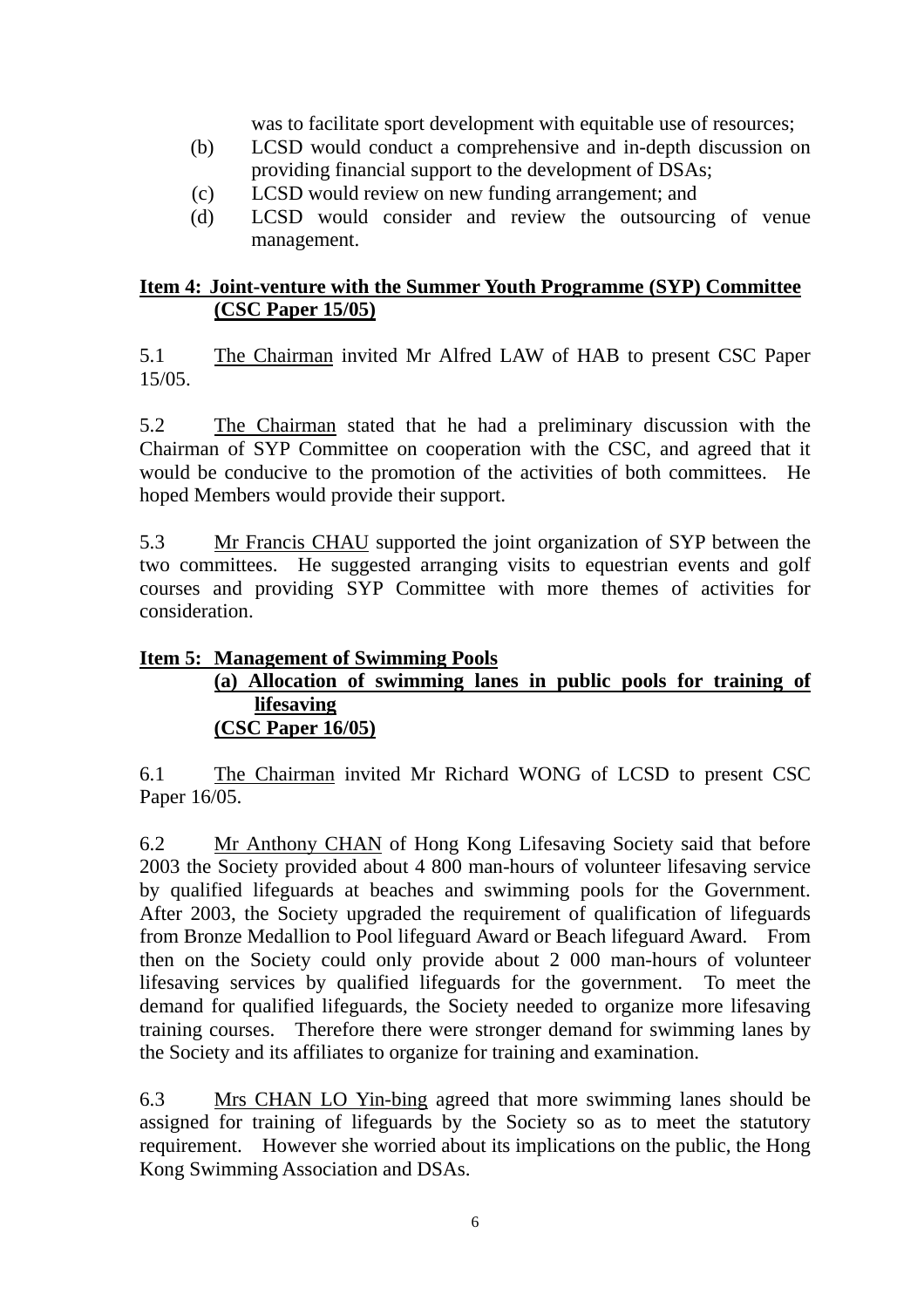6.4 Mr Richard WONG of LCSD said in response that the department would strive to arrange and phase the training in winter so as to avoid affecting the swimmers and swimming associations.

6.5 Mr CHAN Kui-yin asked if the arrangement was a new policy or a temporary measure. Ms Anissa WONG of LCSD remarked that the measure was introduced in response to the demand for lifeguards and the statutory requirement.

6.6 Prof LEUNG Mee-lee hoped that the NSAs, i.e. the Hong Kong Lifesaving Society and Hong Kong Swimming Association should have better communication better so as to avoid unnecessary misunderstanding.

6.7 Mrs CHAN LO Yin-bing inquired if private swimming pools were used for training of lifeguards. Mr Richard WONG of LCSD said in response that as most of the private swimming pools were not up to standard, they were not suitable for training.

6.8 Upon discussion, Members agreed to the proposed measures in paragraphs 6 to 10 so as to maintain steady and sufficient supply of qualified lifeguards in the market and provide reliable lifesaving service in the private and public swimming pools.

# **Meeting Adjourned**

7.1 Since the members were not sufficient to form a quorum after a number of members had left the meeting, the Chairman adjourned the meeting at 4:15 pm according to paragraph 4 of the Standing Orders. As agreed by the members at present, CSC would continue to discuss the remaining agenda items (summary of the discussion on the remaining items vide Annex B). The Secretariat would circulate the document concerned among members absent from the meeting and compile their feedback on the items for endorsement in the next meeting.

(Post-meeting note: The members absent from the meeting did not have any feedback on the remaining agenda items.)

\*\*\*\*\*\*\*\*\*\*\*\*\*\*\*\*

Community Sports Committee Secretariat December 2005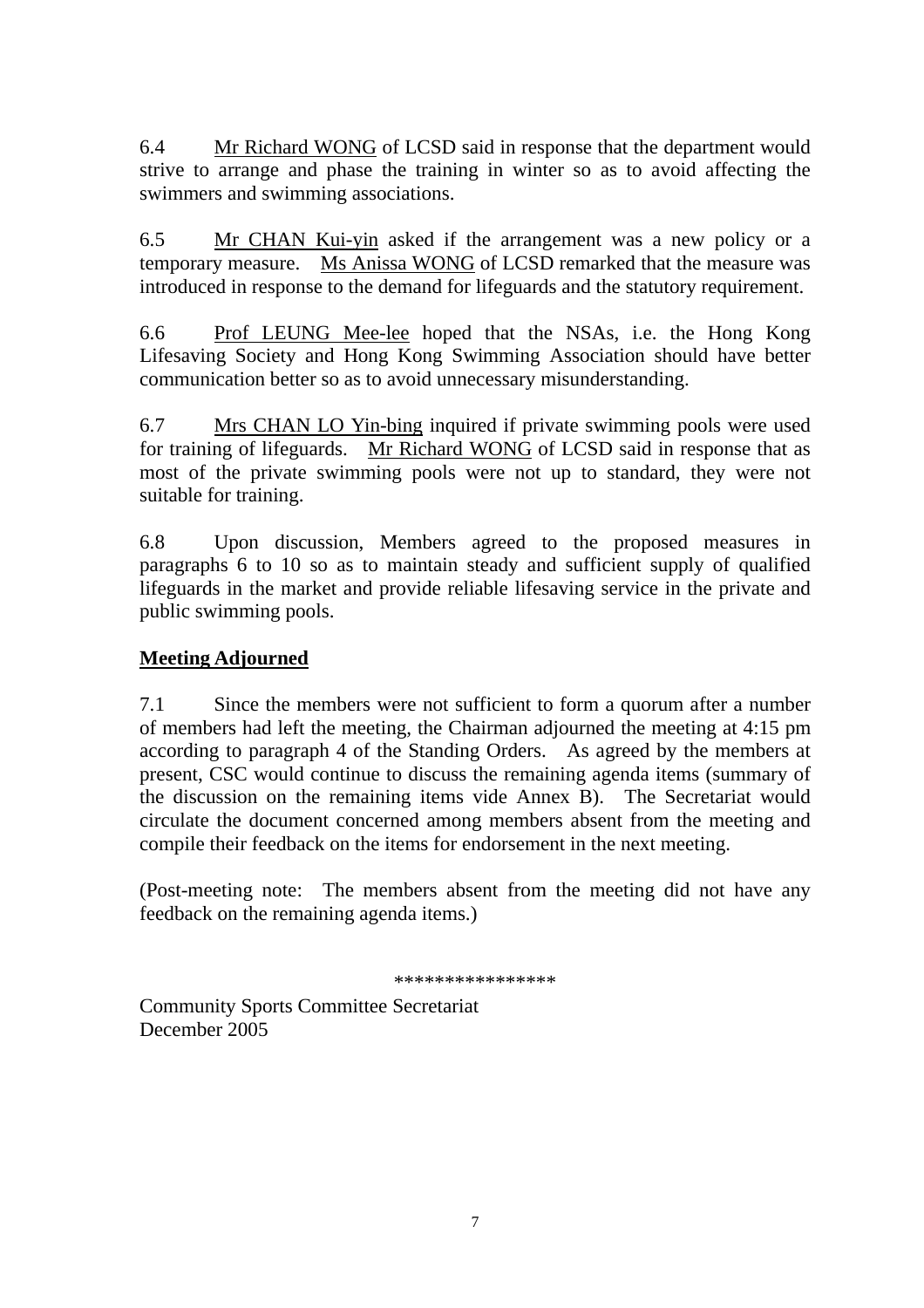### **Annex A**

# **Advisory Committee on Physical Fitness Test for the Community Progress Report**

### **(A) Implementation date**

Subsequent to the 1<sup>st</sup> meeting of Advisory Committee on Physical Fitness Test in the Community on 6 May 2005, the  $2<sup>nd</sup>$  meeting was convened on 27 September 2005. Commissioning of a professional agent for planning, design of questionnaire and test items, analysis of data and discussion on the content of the report, were expected for completion by October. Training of part-time staff for collection of data from the physical tests was conducted in November. Collection of the data was to start in late November. The whole project is expected to take 2 to 3 months, while the analysis of data and preparation for report will take a month. Therefore the whole project is scheduled for completion by March 2006.

### **(B) Launching ceremony**

Launching ceremony will take place at the piazza of Kowloon Park at 2 pm on 26 November 2005 (Saturday). Programmes after the ceremony include: fitness test, sport performance, exhibition on sport and health and quiz. Proposed officiating guests are Mr CHOW How-chen, SBS, JP, Chairman of the Community Sports Committee, Dr LO Wing-lok, JP, convenor of Advisory Committee on Physical Fitness Test, and a representative of the Leisure and Cultural Services Department. To enhance community involvement, representatives from the 18 District Councils, Department of Health, Education and Manpower Bureau, Hong Kong Medical Association and the incumbent Healthy Exercise Ambassadors will be invited to attend the ceremony for publicity of the Test.

### **(C) Publicity scheme**

(a) District Fitness Test Day

District Fitness Test Days are planned for Saturday, Sunday or public holidays at the sports venues in the 18 districts. Representatives of District Councils, schools, private sector, community organizations will be invited for involvement so as to encourage the residents to participate actively in the Test.

(b) Outreaching test scheme

Under the outreaching test scheme, equipment will be taken to the participatory organizations to test the fitness of the participants. The organizer will make reference to the requirement for age groups and randomly invite organizations for participation.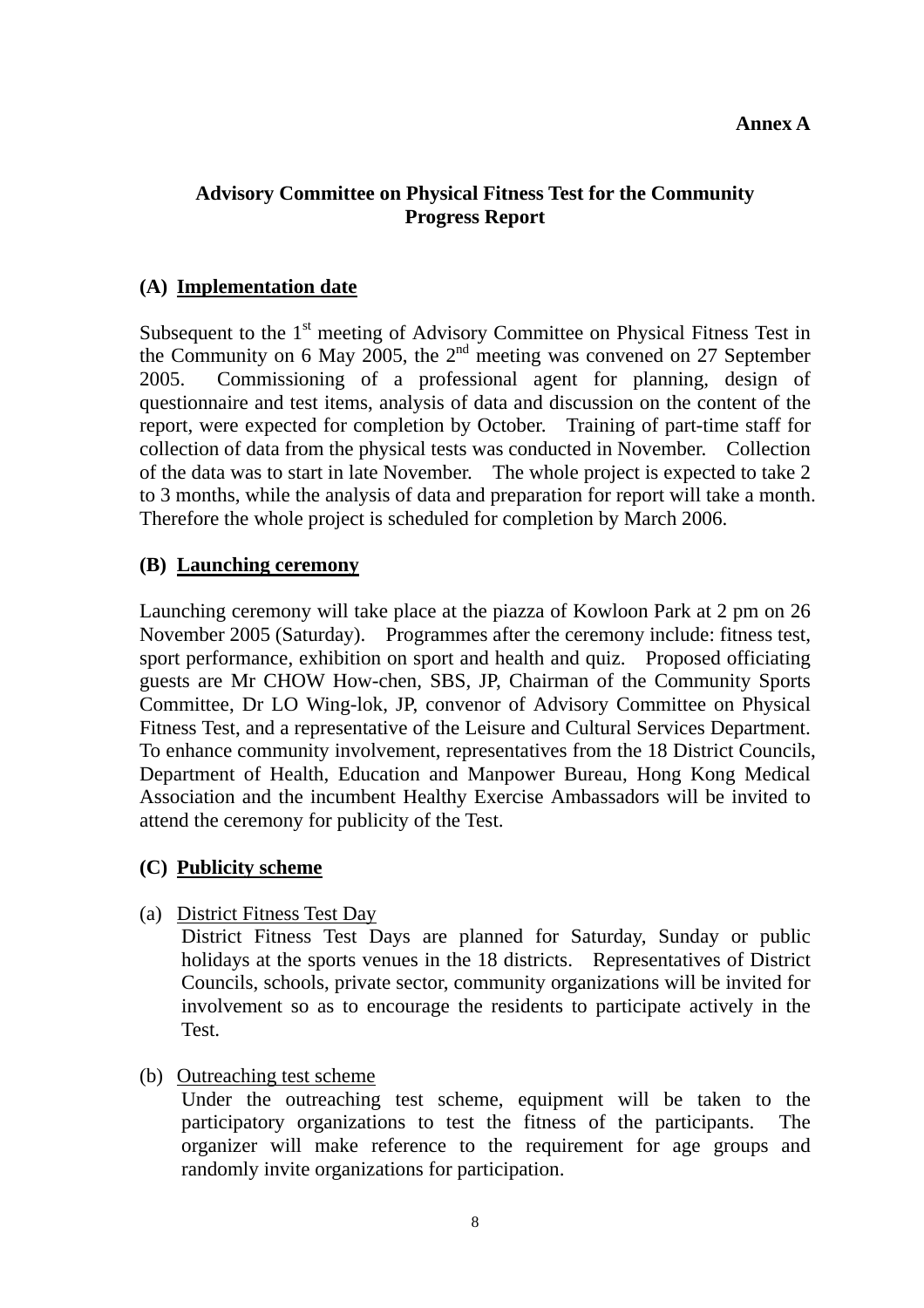## (c) Promotion on Radio

The Test will be promoted in programmes of the RTHK for publicity.

# (d) Others

Banners and posters will be displayed and pamphlets distributed at the venues under Leisure and Cultural Service Department. A website of the project will be set up for browsing by the public. Moreover, the Test will be publicized and promoted to the public through the Home Affairs Department and Information Services Department.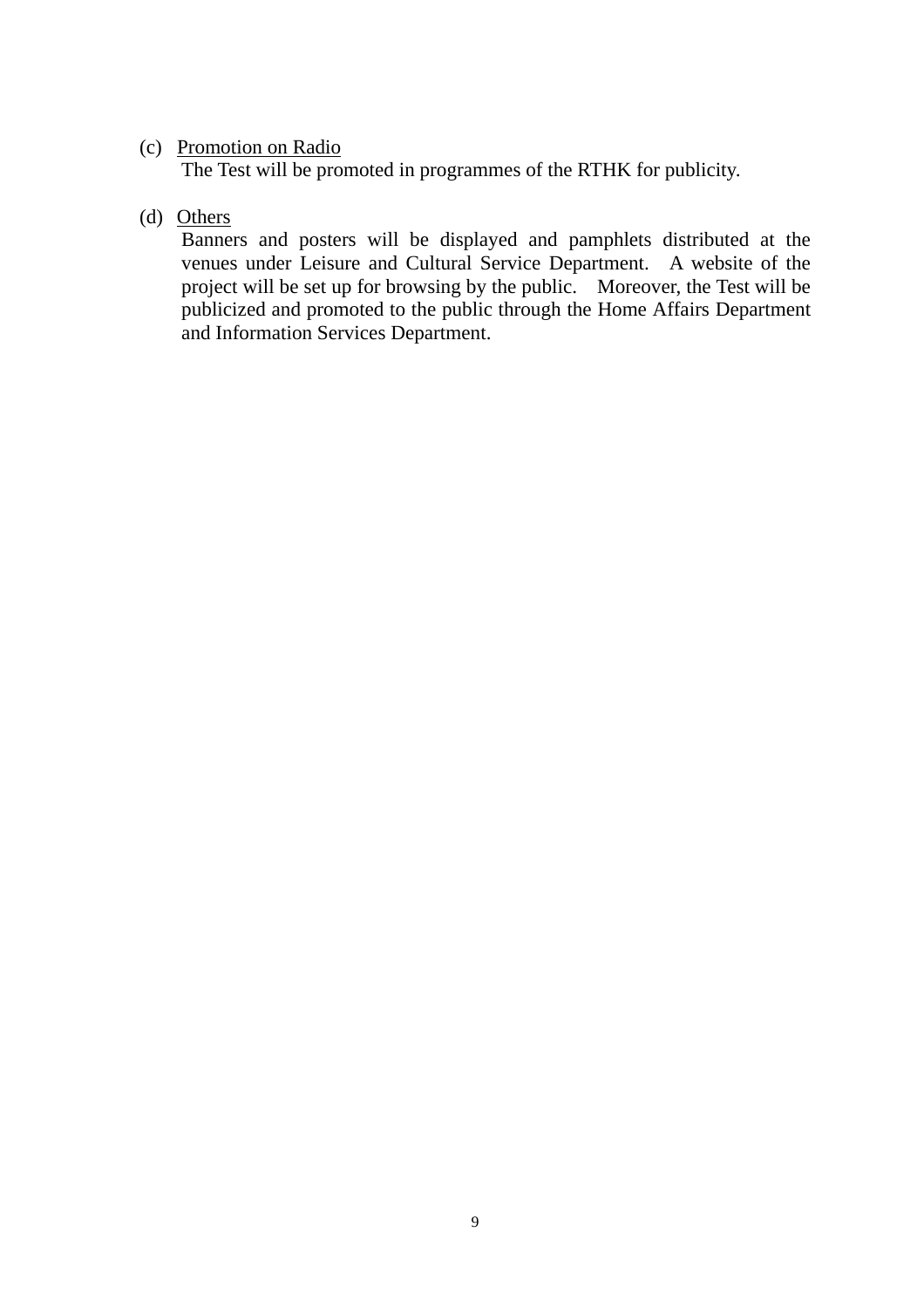# **8th Meeting of Community Sports Committee Summary of Discussion on the Remaining Agenda Items**

# (1) Discovery of Faeces and Vomiting Material at Public Swimming Pools (CSC Paper 17/05)

1.1 Members in attendance agreed to the measures stated in paragraphs 6 to 10 of the paper to tackle the problem of faeces and vomiting material, and proposed the LCSD should enhance the publicity of Public Cleansing and Prevention Nuisances Regulation to the public, especially the relevant punishment for deterrent purpose.

## (2) Establishment of the Hong Kong Football Association Football Academy (CSC Paper 18/05)

2.1 Members noted that the Academy was located at a restored landfill which might be subject to site settlement and therefore construction of an artificial turf pitch was not recommended. As to the curriculum of the Academy, the representative of Hong Kong Football Association stated the proposed Academy would be different from Jockey Club Ti-I College and would only offer training courses related to football.

- 2.2 Members held the following views:
	- (a) Pollution and gas emission at the landfill used for development of recreational and sports facilities should be closely monitored;
	- (b) Community should be mobilized to resume the popularity of football;
	- (c) The Academy might attract interested footballers with good potential; it should offer football skill training as well as moral education to them; and
	- (d) The Hong Kong Football Association should finalize the management and future plan of the Academy, and inform the CSC once it was available. It should also consult the District Councils on the construction of the Academy.
- (3) Handling of noise nuisance created by singing in park

3.1 The LCSD's representative tabled a paper and requested the Members to offer their views on handling of the noise nuisance created by people singing in parks under the management of the Department. The representative noted that to allow each visitor to use the facilities of the park as they like and to protect the other users and nearby residents from being disturbed, the LCSD suggested taking the following measures upon preliminary consultation with the Department of Justice, Hong Kong Police Force and Environmental Protection Department: